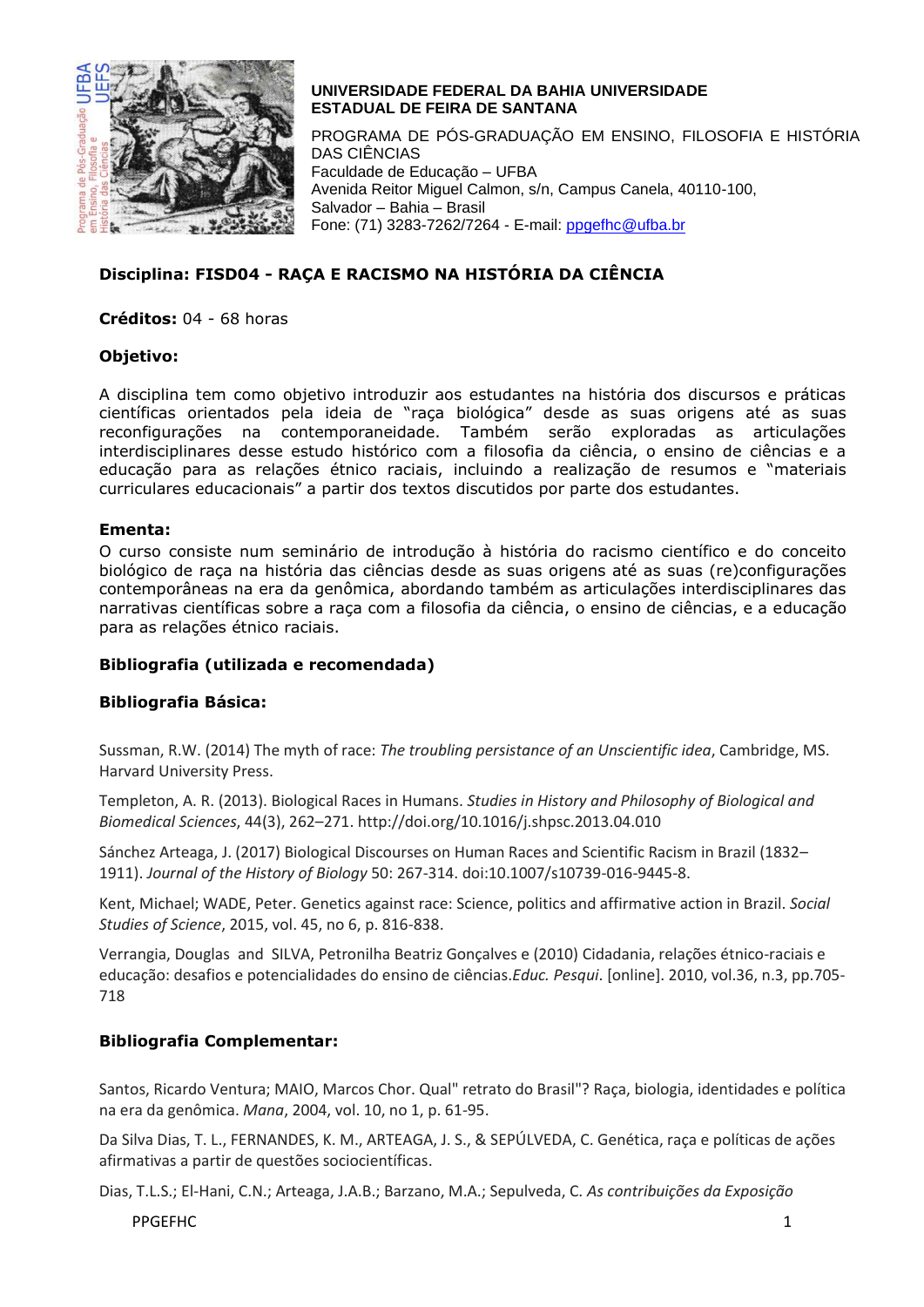

PROGRAMA DE PÓS-GRADUAÇÃO EM ENSINO, FILOSOFIA E HISTÓRIA DAS CIÊNCIAS Faculdade de Educação – UFBA Avenida Reitor Miguel Calmon, s/n, Campus Canela, 40110-100, Salvador – Bahia – Brasil Fone: (71) 3283-7262/7264 - E-mail: [ppgefhc@ufba.br](mailto:ppgefhc@ufba.br)

*Ciência, Raça e Literatura para a educação das relações étnico-raciais.* In: Anais do V Encontro Nacional de Ensino de Biologia, São Paulo. 2014.

Sánchez Arteaga, J, D RASELLA, LV GARCIA, ELH Charbel. (2015) Alterização, biologia humana e biomedicina. *Scientiae Studia* 13 (3), 615-641

Chor Maio, Marcos & VENTURA SANTOS, Ricardo (orgs) *Raça, ciência e sociedade*. Rio de Janeiro: Editora Fiocruz/Centro CulturalBanco do Brasil, 1996.

Chor Maio, Marcos & VENTURA SANTOS, Ricardo (orgs) (2010) *Raça como questão: História, ciência e identidades no Brasil*. Rio de janeiro: Fiocruz.

De Souza Paiva, A., Souza, H. C., Sepulveda, C., & Arteaga, J. S. *Baartman, Lacks e o corpo da mulher negra como paradigma de alteridade na história da biologia*.

Sánchez Arteaga, J, & El-ani, C.N. (2012). Othering Processes and STS Curricula: From Nineteenth Century Scientific Discourse on Interracial Competition and Racial Extinction to Othering in Biomedical Technosciences. Science & Education, May 2012, Volume 21, Issue 5, pp 607-629

Sánchez Arteaga, J. (2007). *La razón salvaje. La lógica del dominio: tecnociencia, racismo y racionalidad*. Madrid: Lengua de Trapo.

Sánchez Arteaga, J (2010). Physical anthropology and the description of the "savage" in the Brazilian Anthropological Exhibition of 1882. *História, Ciências, Saúde-Manguinhos*, 17(2), 399-414.

Sánchez-Arteaga, J. M., Sepúlveda, C., & El-Hani, C. N. Racismo científico, procesos de alterización y enseñanza de ciencias. Magis, *Revista Internacional de Investigación en Educación*, v. 6, n.12, Edición especial Enseñanza de las ciencias y diversidad cultural, pp. 55-67. 2013. *<http://revistas.javeriana.edu.co/index.php/MAGIS/article/view/7201>*

-Vídeo: Museu de Zoologia da Uefs realizou exposição sobre "Ciência, Raça e Literatura *["http://www.youtube.com/watch?v=LqxI5UlG3os&list=UUd](http://www.youtube.com/watch?v=LqxI5UlG3os&list=UUd)*

George Stocking (ed) *Bones, Bodies, Behavior*. Madison, WI: University of Wisconsin Press, 1988, pp. 180- 205.

Smedley, A., & Smedley, B. D. (2005). Race as biology is fiction, racism as a social problem is real: Anthropological and historical perspectives on the social construction of race. *The American Psychologist*, 60(1), 16–26.

Montagu, A. (1997). *Man's most dangerous myth: The fallacy of race* (6th Ed.). Walnut Creek, CA: AltaMira Press.

Duster, Troy. "Buried Alive: The Concept of Race in Science." In *Genetic Nature/Culture: Anthropology and Science Beyond the Two-Culture Divide*. Edited by Alan H. Goodman, Deborah Heath, and M. Susan Lindee. Berkeley, CA: University of California Press, 2003, pp, 258-277. ISBN: 9780520237926.

Gould, Stephen J. *The Mismeasure of Man*. New York, NY: W.W. Norton & Co., 1996. ISBN: 9780393314250.

Jefferson, Thomas. "*Letter From Thomas Jefferson: Virginia's Definition of a Mulatto*."

Gilroy, Paul. "*The Crisis of "Race" and Raciology." In Against Race: Imagining Political Culture Beyond the Color Line*. Cambridge, UK: Belknap/Harvard, 2000, pp. 11-53. ISBN: 9780674000964.

PPGEFHC 2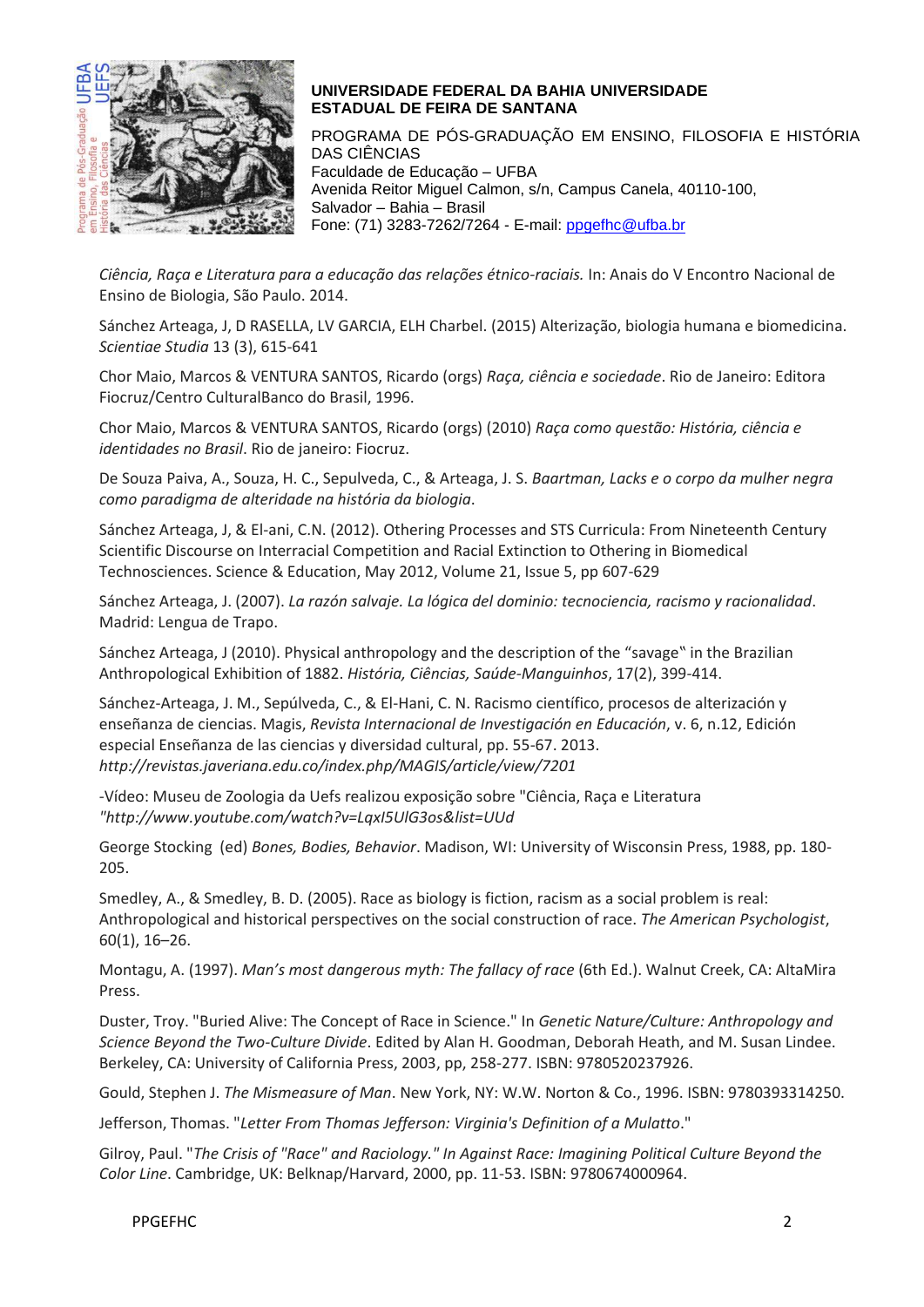

PROGRAMA DE PÓS-GRADUAÇÃO EM ENSINO, FILOSOFIA E HISTÓRIA DAS CIÊNCIAS Faculdade de Educação – UFBA Avenida Reitor Miguel Calmon, s/n, Campus Canela, 40110-100, Salvador – Bahia – Brasil Fone: (71) 3283-7262/7264 - E-mail: [ppgefhc@ufba.br](mailto:ppgefhc@ufba.br)

Smedley, Audrey. "'Race' and the Construction of Human Identity." *American Anthropologist* 100 (1999): 690-702.

Harding, Sandra, ed. The "Racial" Economy of Science: Toward a Democratic Future. Bloomington, IN: Indiana University Press, 1993. ISBN: 9780253326935.

Crosby, Alfred W. *Ecological Imperialism: The Biological Expansion of Europe, 900-1900*. Cambridge, UK: Cambridge University Press, c1986, 1986. ISBN: 9780521320092.

Hudson, Nicholas. "From 'Nation' to 'Race': The Origin of Racial Classification." *Eighteenth Century Studies* 29, no. 3 (1996): 247-264.

Graves, Joseph. *The Emperor's New Clothes: Biological Theories of Race at the Millennium*. New Brunswick, NJ: Rutgers University Press, 2001. ISBN: 9780813528472.

Gould, Stephen Jay. "Why We Should Not Name Human Races - A Biological View." In *Ever Since Darwin: Reflections in Natural History*. New York: W. W. Norton, 1977, pp. 231-236. ISBN: 9780393064254.

"Human Equality Is a Contingent Fact of History." In *The Flamingo's Smile: Reflections in Natural History.* New York: 1985, pp. 185-198. -Gould, SJ. -"The Geometer of Race." In Discover (November 1994): 65-69.

Marks, Jonathan. "Racial and Racist Anthropology." In *Human Biodiversity: Genes, Race, and History.* Piscataway, NJ: Aldine Transaction, 1995, pp. 99-116. ISBN: 9780202020334.

Omi, Michael. and Howard Winant. "Racial Formation." In Racial Formation in the United States: From the 1960s to the 1990s, 2nd ed. New York, NY: Routledge, 1994, pp. 53-76. ISBN: 9780415909044. Bowker, Geoffrey C., and Susan Leigh Star. "The Case of Race Classification and Reclassification under Apartheid." In Sorting Things Out: Classification and Its Consequences. Cambridge, CA: MIT Press, 1999, pp. 60-64, and 195-225. ISBN: 9780262024617.

Schiebinger, Londa. "Theories of Gender and Race." In Nature's Body: *Gender in the Making of Modern Science.* Boston, MA: Beacon Press, 1993, pp. 143-183. ISBN: 9780807089002.

Stepan, N. (1982). *The idea of race in science*. London: Macmillan.

Stepan, Nancy. "Race and Gender: the Role of Analogy in Science." In *The "Racial" Economy of Science: Toward a Democratic Future*. Edited by -Sandra Harding. Bloomington, IN: Indiana University Press, 1993, pp. 359-376. ISBN: 9780253326935.

Hudson, Nicholas. "From "Nation" to "Race": The Origin of Racial Classification. *Eighteenth Century Studies* 29, no. 3 (1996): 247-264.

Gould, Stephen Jay. "American Polygeny and Craniometry before Darwin: Blacks and Indians as Separate, Inferior Species." In *The "Racial" Economy of Science: Toward a Democratic Future*. Edited by Sandra Harding. Bloomington, IN: Indiana University Press, 1993, pp. 84-115. ISBN: 9780253326935.

Sánchez Arteaga, Juan M.; El-Hani, Charbel N. Othering Processes and STS Curricula: From Nineteenth Century Scientific Discourse on Interracial Competition and Racial Extinction to Othering in Biomedical Technosciences. *Science & Education*. V. 21. N. 5. pp. 607-629. Maio 2012.

Barkan, E. (1992). *The retreat of scientific racism*: Changing concepts of race in Britain and the United States between the World Wars. Cambridge: Cambridge University Press.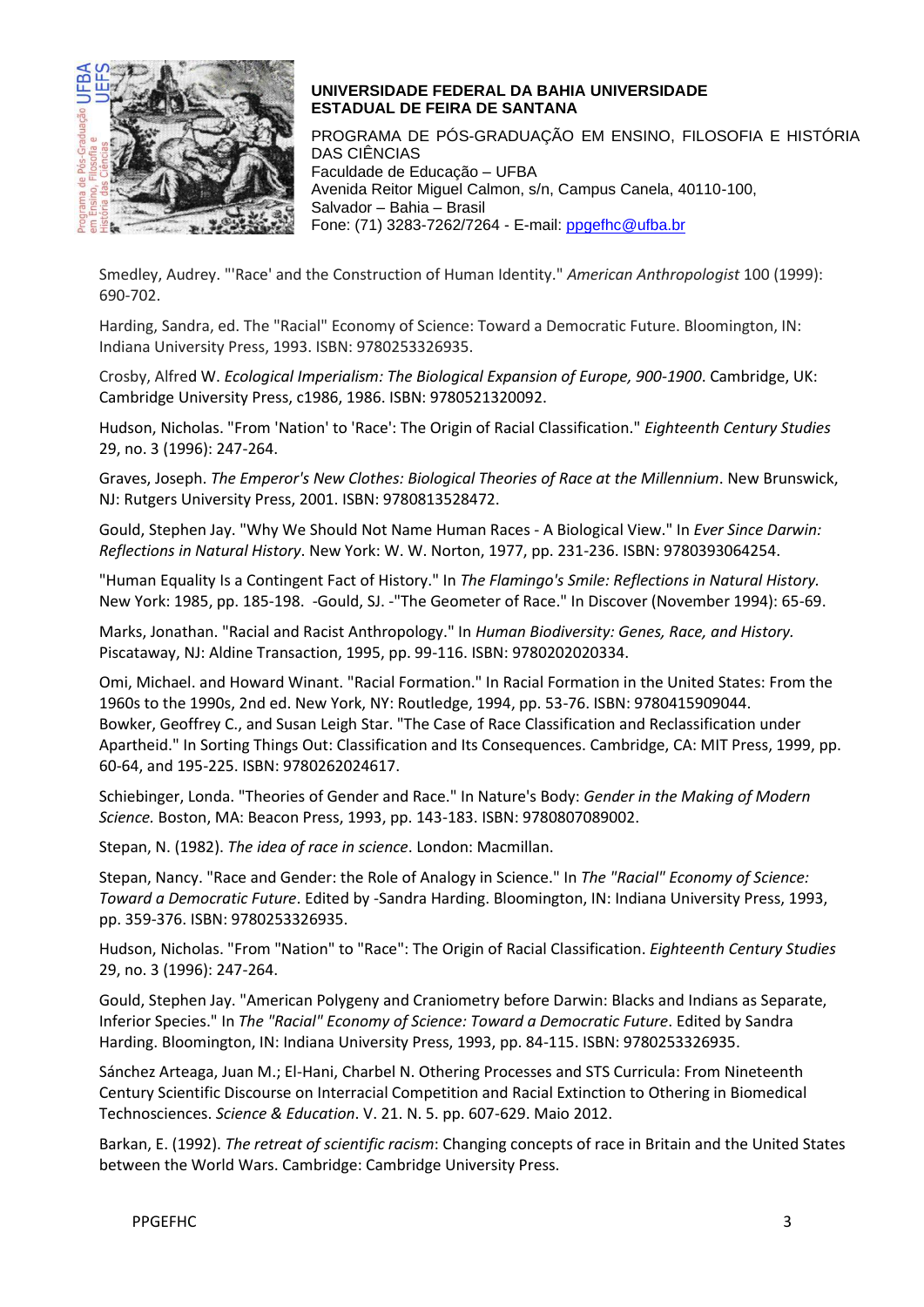

PROGRAMA DE PÓS-GRADUAÇÃO EM ENSINO, FILOSOFIA E HISTÓRIA DAS CIÊNCIAS Faculdade de Educação – UFBA Avenida Reitor Miguel Calmon, s/n, Campus Canela, 40110-100, Salvador – Bahia – Brasil Fone: (71) 3283-7262/7264 - E-mail: [ppgefhc@ufba.br](mailto:ppgefhc@ufba.br)

Barkan, Elazar. "Mobilizing Scientists against Nazi Racism, 1933-1939." In *Bones, Bodies, Behavior*. Edited by George Stocking. Madison, WI: University of Wisconsin Press, 1988, pp. 180-205. ISBN: 9780299112509.

UNESCO 1950. "Statement on Race." In *Statement on Race*. Edited by Ashley Montagu. London: Oxford University Press, 1972, pp. 7-13. ISBN: 9780195015300.

Royal, C. D. M., & Dunston, G. M. (2004). Changing the paradigm from "race" to human genome variation. *Nature Genetics*, 36(11suppl.), S5-S7.

Rose, Steven. *Selfish genes in race or politics*. Nature 289, p. 528. Fev. 1981.

Rose, Steven; Lewontin, Richard; Kamin, L. J. Not in *Our Genes: Biology, Ideology, and Human Nature*. London: Penguin Books. 1984.

Provine, Will. "Genetics and Race." *American Zoologist* 26 (1986): 857-887.

Koenig, Barbara A., Sandra Soo-Jin Le, and Sarah S. Richardson, eds. *Revisiting Race in a Genomic Age*. Chapel Hill, NC: Rutgers University Press, 2008. ISBN: 9780813543246.

Epstein, Steven. "The Rise of 'Recruitmentology': Clinical Research, Racial Knowledge, and the Politics of Inclusion and Difference." *Social Studies of Science* 38, no. 5 (2008): 739-770.

Nixon, Ron. "*DNA Tests Find Branches but Few Roots*." New York Times, November 25, 2007.

Harmon, Amy. "*Indian Tribe Wins Fight to Limit Research of its DNA*." New York Times, April 21, 2010.

Duster, Troy. "The Sociology of Science and the Revolution in Molecular Biology." In *The Blackwell Companion to Sociology*. Edited by Judith R. Blau. Malden, MA: Blackwell Publishers Limited, 2001, pp. 213- 226. ISBN: 9780631213185.

Kapsalis, Terri. "Mastering the Female Pelvis: Race and the Tools of Reproduction." In *Public Privates: Performing Gynecology from Both Ends of the Speculum.* Durham, NC: Duke University Press, 1997, pp. 31- 59. ISBN: 9780822319283.

Jones, James. "The Tuskegee Syphilis Experiment: "A Moral Astigmatism."" In *The "Racial" Economy of Science: Toward a Democratic Future.* Edited by Sandra Harding. Bloomington, IN: Indiana University Press, 1993, pp. 275-286. ISBN: 9780253326935.

Kreiger, Nancy, and Mary Bassett. "The Health of Black Folk: Disease, Class, and Ideology in Science." In *The "Racial" Economy of Science: Toward a Democratic Future*. Edited by Sandra Harding. Bloomington, IN: Indiana University Press, 1993, pp. 161-169. ISBN: 9780253326935.

Shah, Nayan. "Public Health and the Mapping of Chinatown." In *Contagious Divides: Epidemics and Race in San Francisco's Chinatown*. Berkeley, CA: University of California Press, 2001, pp. 17-44. ISBN: 9780520226289.

Rabinow, Paul. "Artificiality and Enlightenment: From Sociobiology to Biosociality." In *Zone 6: Incorporations.* Edited by Jonathan Crary and Sanford Kwinter. New York, NY: Zone, 1992, pp. 234-252. ISBN: 9780942299298.

Hansen, N. E., Janz, H. L., & Sobsey, D. J. (2008). 21st century eugenics? *The Lancet,* 372, S104–S107.

Leroi, A. M. (2005). *A family tree in every gene.* The New York Times, March 14, 2005. [http://www.nytimes.com/2005/03/14/opinion/14leroi.html. acessado 23 Out 2010.](http://www.nytimes.com/2005/03/14/opinion/14leroi.html.%20acessado%2023%20Out%202010)

PPGEFHC 4